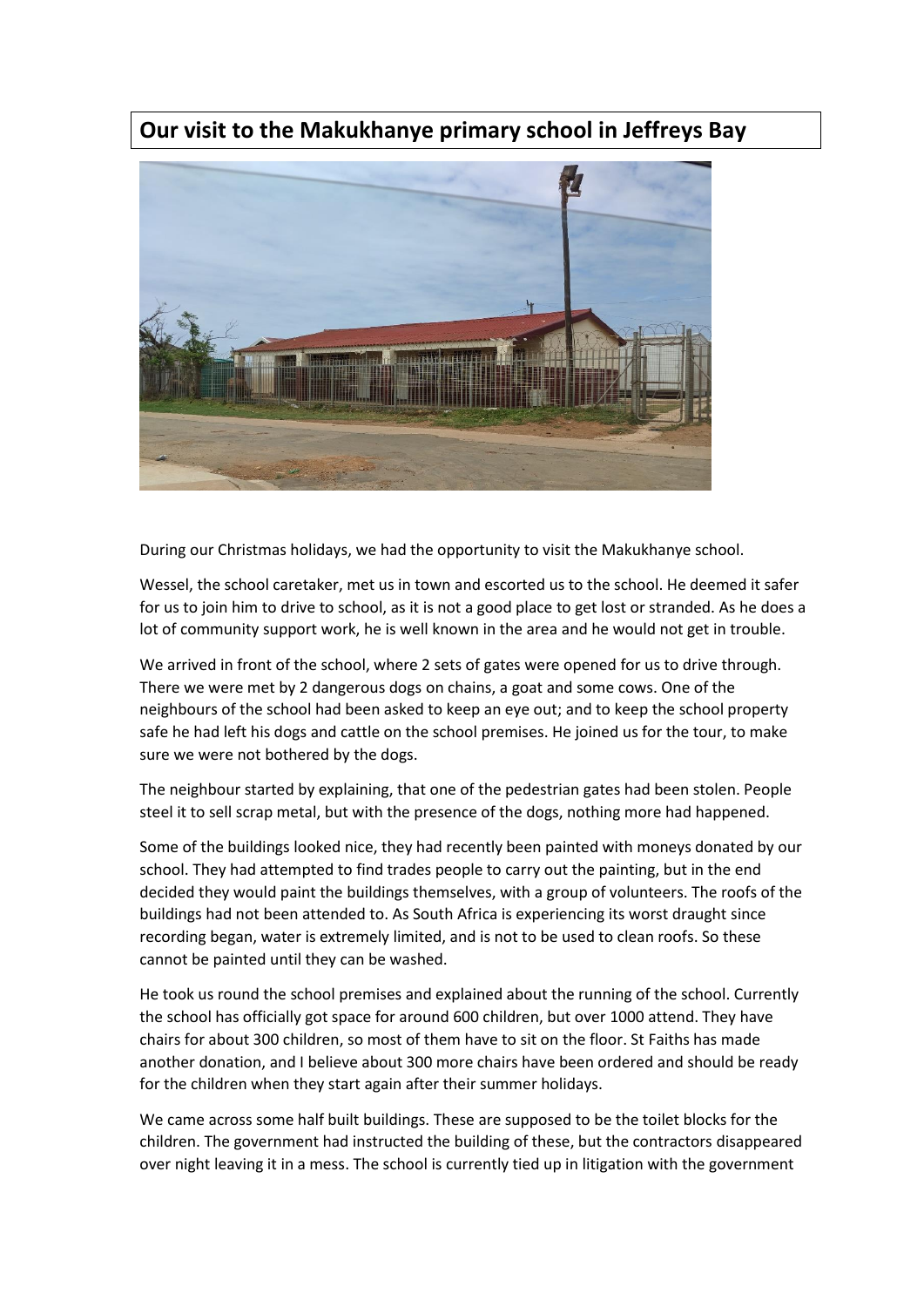to get this sorted, and are currently in the third year of these litigations. Nothing can be done, as if the school touches any of the buildings or materials, the contractors will no longer be responsible. So the building works and accompanying rubble currently form part of the children's playground, not cordoned off at all.

Wessel pointed at some lamp posts next to the school. He explained to us that the grounds between these lamp posts, are supposed to be the school's sports fields. However, currently there are a large number of illegal squatter houses sitting on those grounds. The government is working on finding alternative space for these people to be moved to. Until they do, they cannot move these people, as they have no alternative.

He continued to explain to us that the kitchen of the school was about 2 by 3 meters, contained 2 pits and provided food for all these 1000 kids. Government provides funds to the school for food, but they had not received these funds for the last 3 months.

He said that the current principal of the school is fantastic. He is a very strict man, very well respected, and is working hard to make it a better place for the children. He had noticed some children were not attending school on Mondays and Fridays, so they decided to follow them home and see what was going on. They found that a number of children were left to their own devices in the weekend, and some of them did not have any access to food during that time. So they identified 35 children in this situation, and arranged for volunteers to cook for these children on Saturdays, and provided them with a packed lunch for the Sunday. It seemed that for a number of children, getting food is the main reason of attending school, as it is there only access to food.

In terms of the schooling, he said that their main challenge is language. The teaching happens in English and most teachers are also fluent in Afrikaans (which we can understand as it derives from Dutch) but some children come from far away and only speak their local language. They have now got teachers coming in to support these children, so they can follow what goes on in the class room.

Despite all these challenges, and without even a music teacher, Wessel was very proud to tell us that the school choir came third in South Africa for singing.

That was the end of our tour. We all felt very humbled by this experience. It was hard to see what some children have to suffer, it was fantastic to see how dedicated some people are to help and give up their own time to make the world a little bit better. It made us more determined to support the school as what we do really makes a big difference. It made us thankful for what we have and the comfortable and safe place our children have to learn and develop without any worries.